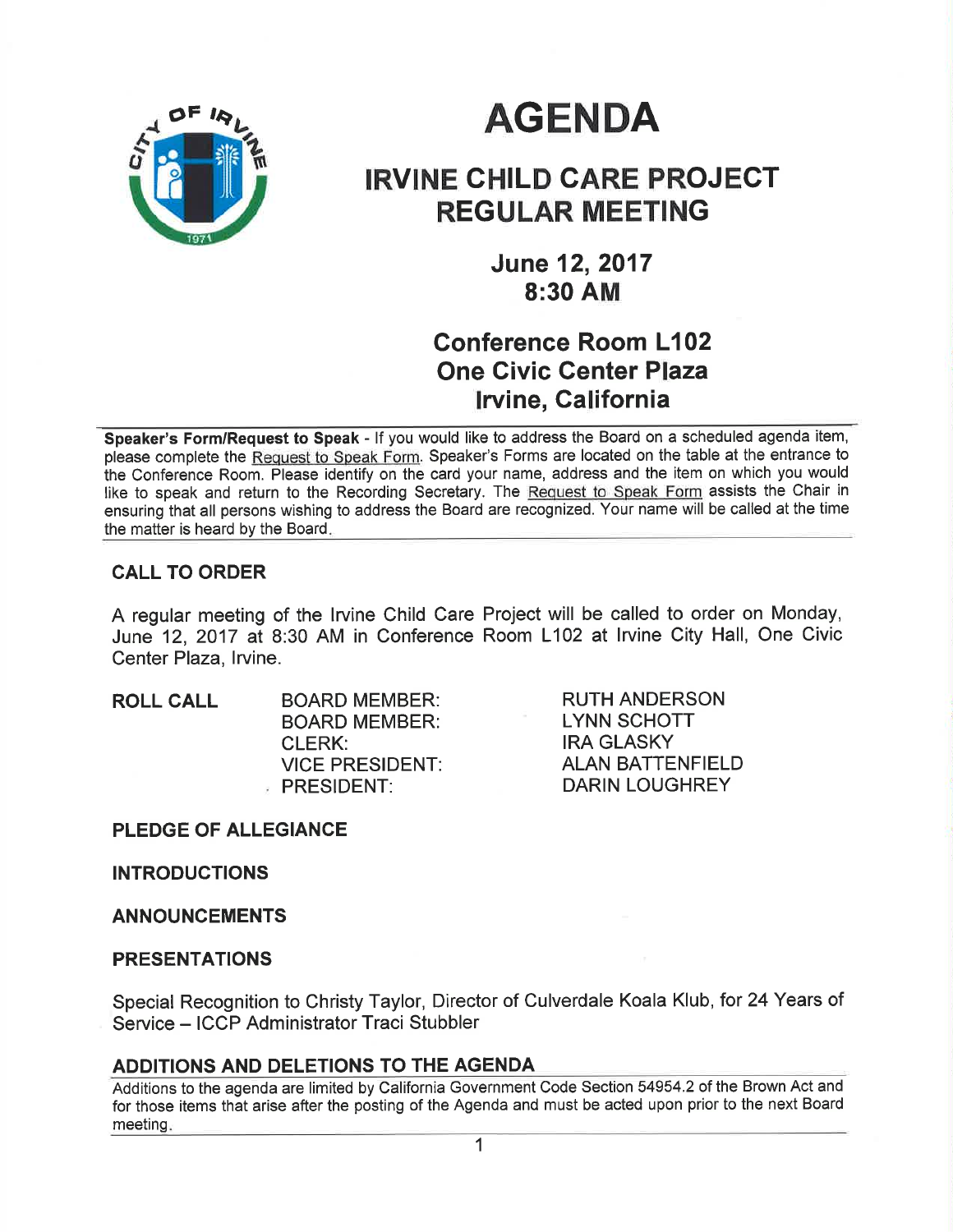### PUBLIC COMMENTS

Any member of the public may address the Board on items within the Board's subject matter jurisdiction, but which are not listed on the Agenda during PUBLIC COMMENTS. However, no action may be taken on matters that are not part of the posted agenda. PUBLIC COMMENTS are scheduled for 30 minutes and are limited to 3 minutes per person.

### CONSENT CALENDAR

All matters listed under Consent Calendar are considered to be routine and enacted by one roll call vote. There will be no discussion of these items unless members of the Board request specific items to be removed from the Consent Calendar for separate discussion. Any member of the public may address the Board on items on the Consent Calendar. Public comments on any item or items on the consent calendar are limited to three minutes per speaker. lf you wish to speak to a particular item or items, please complete a Speakers Form and submit to Recording Secretary

### 1. APPROVAL OF IRVINE CHILD CARE PROJECT (ICCPì MINUTES

ACTION: Approve minutes of the lrvine Child Care Project regular meeting of May 8, 2017.

### 2. WARRANT REQUEST - CHILD DEVELOPMENT CENTERS, INC.

RECOMMENDED ACTION: Approve payment of \$30,676.17 to Child Development Centers, lnc. for child care development services for April 1-30, 2017.

#### WARRANT REQUESTS - IRVINE CHILDREN'S FUND (ICF) SCHOLARSHIPS 3.

RECOMMENDED AGTION: Approve payments for warrants totaling the amount of \$9,594.90 for ICF Scholarships during the month of April 2017.

- \$3,714.00 to Rainbow Rising
- . \$1 ,282.75 to Kids Stuff
- . \$1,697.50 to Koala Klub
- \$2,690.65 to Child Development Centers, Inc.
- 
- \$ 210.00 to Creekers Club<br>● \$ 0.00 to Dolphin Club 0.00 to Dolphin Club

### 4. WARRANT REQUEST - ICCP SCHOLARSHIPS

RECOMMENDED AGTION: Approve payments for warrants totaling the amount of \$330.00 for ICCP Scholarships during the month of April 2017.

- $\bullet$  \$ 175.00 to Rainbow Rising
- $\bullet$  S 0.00 to Child Development Centers, lnc.
- $\bullet$  S 0.00 to Dolphin Club
- $\bullet$  S 0.00 to Creekers Club
- $\bullet$  S 0.00 to Koala Klub
- $\bullet$  \$ 155.00 to Kids Stuff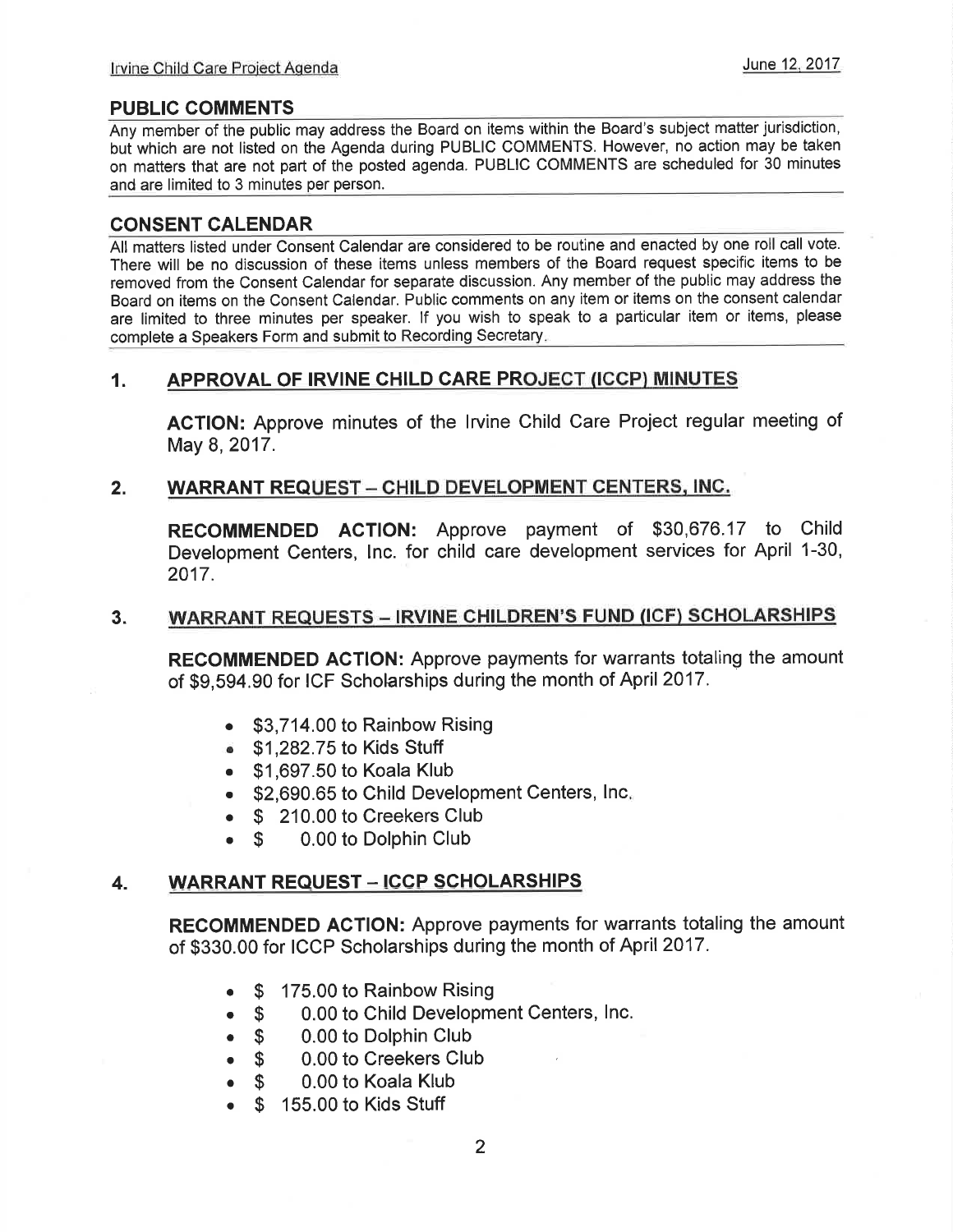#### 5 WARRANT REQUEST - IRVINE UNIFIED SCHOOL DISTRICT (IUSD)

RECOMMENDED AGTION: Approve payment of \$59,977.25 to ICCP for Facilities and Financial Support Services, Utilities, Custodial Services, Custodial Equipment Amortization and payment for sale of IUSD-owned portables for the month of April 2017.

- \$35,200.08 for Custodial Services
- \$ 675.00 for Custodial Equip Amortization
- . \$10,589.42 for Payment of Portable Purchase
- $\bullet$  \$ 7,262.75 for Utilities
- o \$ 6,250.00 for Facilities & Financial Support

### 6. WARRANT REQUEST - CITY OF IRVINE

RECOMMENDED AGTION: Approve payment of \$20,452.08 to the City of lrvine for Program Administration, Grant Administration, and Supplies for the month of April 2017.

- . \$19,506.15 for Program Administration
- \$ 945.93 for Grant Administration<br>• \$ 0 for Supplies
- 0 for Supplies

### 7. WARRANT REQUEST - IUSD REHAB AND REPAIR CHARGE BACKS

RECOMMENDED AGTION: Approve payment of \$10,185.59 for ICCP Rehab and Repair charges and Work Order charge backs for January through April 2017.

### 8. WARRANT REQUEST - IUSD

RECOMMENDED AGTION: Approve payment of \$340,854.20 to IUSD for the purchase of two portable buildings at Eastwood Elementary School.

#### ICCP EXPENSES PAID BY IUSD 9.

RECOMMENDED ACTION: Review and accept attached invoices in the total amount of \$34,829.53 paid by IUSD on behalf of ICCP.

### 10. DEPOSIT OF SCHOLARSHIP FUNDS FROM ICF

RECOMMENDED AGTION: Authorize the deposit of funds from ICF into the appropriate account as follows:

|             | $\bullet$ \$16,206.02 |      | 01-005-712-00-8689 |
|-------------|-----------------------|------|--------------------|
| $\bullet$ S |                       | 0.00 | 01-005-712-00-8699 |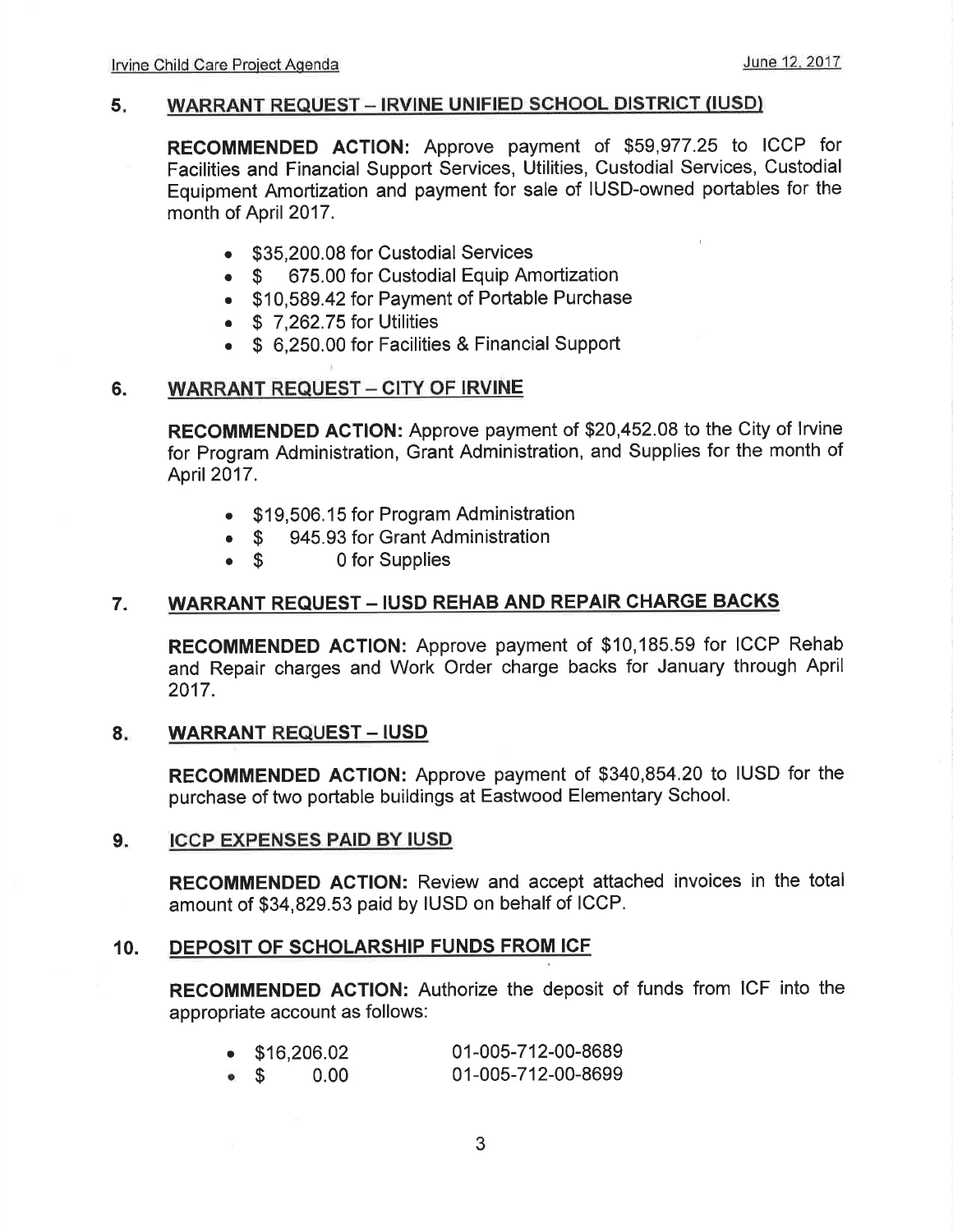### 11. DEPOSIT OF STATE GRANT APPORTIONMENT

RECOMMENDED ACTION: Authorize the deposit of grant funds from the State Department of Education into the appropriate account as follows:

| $\bullet$ \$25,050.00 | 01-005-50100-8290                        |
|-----------------------|------------------------------------------|
| $\bullet$ \$11,505.00 | 01-005-50100-8290<br>A ! AAF FA !AA AFAA |

. \$51,548.00 01-005-50100-8590

### 12. RENEWAL OF MEMORANDUM OF UNDERSTANDING FOR ICCP USE OF PERMANENT CHILD CARE BUILDINGS AT BEACON PARK K-8 SCHOOL **CAMPUS**

RECOMMENDED AGTION: Authorize Board President Darin Loughrey to sign the attached Memorandum of Understanding for ICCP use of permanent child care buildings at the Beacon Park K-8 school campus for the time period July 1, 2017 through June 30, 2018.

### BOARD BUSINESS

#### 1 ICCP FISCAL YEAR 2016.17 GENERAL CHILD CARE AND DEVELOPMENT ÍCCTR) SCHOOL AGE GRANT PROGRAM SELF-EVALUATION

RECOMMENDED ACTION: Submitted for the Board's information.

2. ICCP PROPOSED GOALS FOR FY 2OI7-I8

RECOMMENDED ACTION: Approve ICCP proposed goals for FY 2017-18

3. ICCP PROPOSED BUDGET FOR FY 2017.18

RECOMMENDED ACTION: Approve ICCP Budget for FY 2017-18.

### REPORTS

- 1. FACILITIES AND BUDGET REPORT JOHN FOGARTY
- 2. ICCP ADMINISTRATOR'S REPORT TRACI STUBBLER

### ADJOURNMENT

Next Regular Board Meeting: Monday, September 11,2017, at 8:30 AM, City of lrvine, One Civic Center Plaza, Conference Room L102, lrvine, California.